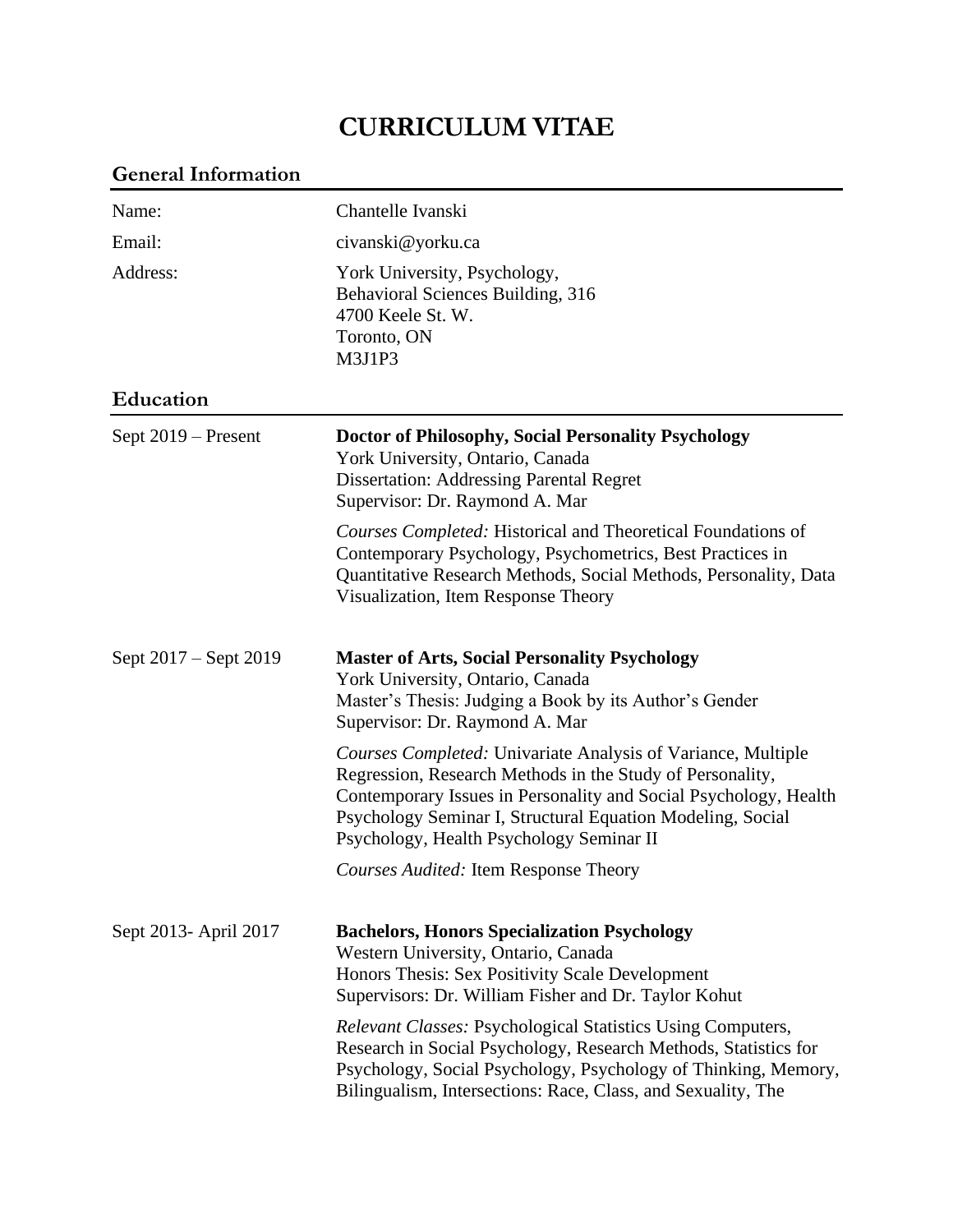Psychology of Prosocial and Antisocial Behaviour, Exceptional Children: Behavioural Disorders, Introduction to Industrial and Organizational Psychology, Psychology of the Arts, The Psychology of Leadership

### **Publications**

- **Ivanski, C.,** Maslej, M. M., & Mar, R. A. (2022; Invited Chapter). *Empirical approaches to studying emotion in literature, and the case of gender.* In Hogan, P. C., Irish, B., & Hogan, L. P. (Eds.) Routledge Companion to Literature and Emotion.
- **Ivanski, C.,** Humphries, S., van Dalen-Oskam, K., & Mar, R. A. (2022). Do we judge fiction by the author's gender? *Journal of Media Psychology.* https://doi.org/10.1027/1864- 1105/a000319
- **Ivanski, C.,** Lo, R. F., & Mar, R. A. (2021; Registered Report). Pets and politics: Do liberals and conservatives differ in their preferences for cats versus dogs? *Collabra: Psychology, 7*(1), 28391. doi: https://doi.org/10.1525/collabra.28391
- **Ivanski, C.** & Kohut, T. (2017). Exploring the definitions of sex positivity using thematic analysis. *Canadian Journal of Human Sexuality, 26*(3), 216–225. doi: 10.3138/cjhs.2017- 0017

#### **Projects in Progress**

- **Ivanski, C.,** Kohut, T., & Fisher, W. (in prep). *Sex Positivity Scale: Development and reliability of a measure of sex positivity.*
- **Ivanski, C.,** Quinlan, J. A., & Mar, R. A. (in prep). *Interest in pandemic-related media during COVID-19.*
- Kohut, T., Camilleri, M., Balzarini, R. N., **Ivanski, C.,** Campbell, L., Fisher, W., & Milhausen, R. (in prep). *Sexual behavior and relationship quality: The introduction of sexual novelty increases passion in long-term heterosexual couples.*

#### **Refereed Conferences**

### *ORAL PRESENTATIONS*

- **Ivanski, C.,** Quinlan, J. A., Mar, R. A. (July, 2021). *Personality and pandemic-related media consumption.* Talk presented at the International Congress of Psychology
- **Ivanski, C.,** Kohut, T., & Fisher, W. (February, 2021). *Development, validation, and correlates of a measure of sex positivity.* Data blitz presented at the Society for Personality and Social Psychology.
- **Ivanski, C.,** Humphries, S., van Dalen-Oskam, K., & Mar, R. A. (July, 2020). *Evaluations of fiction passages based on author gender.* Talk presented at the Annual Conference of the Cognitive Science Society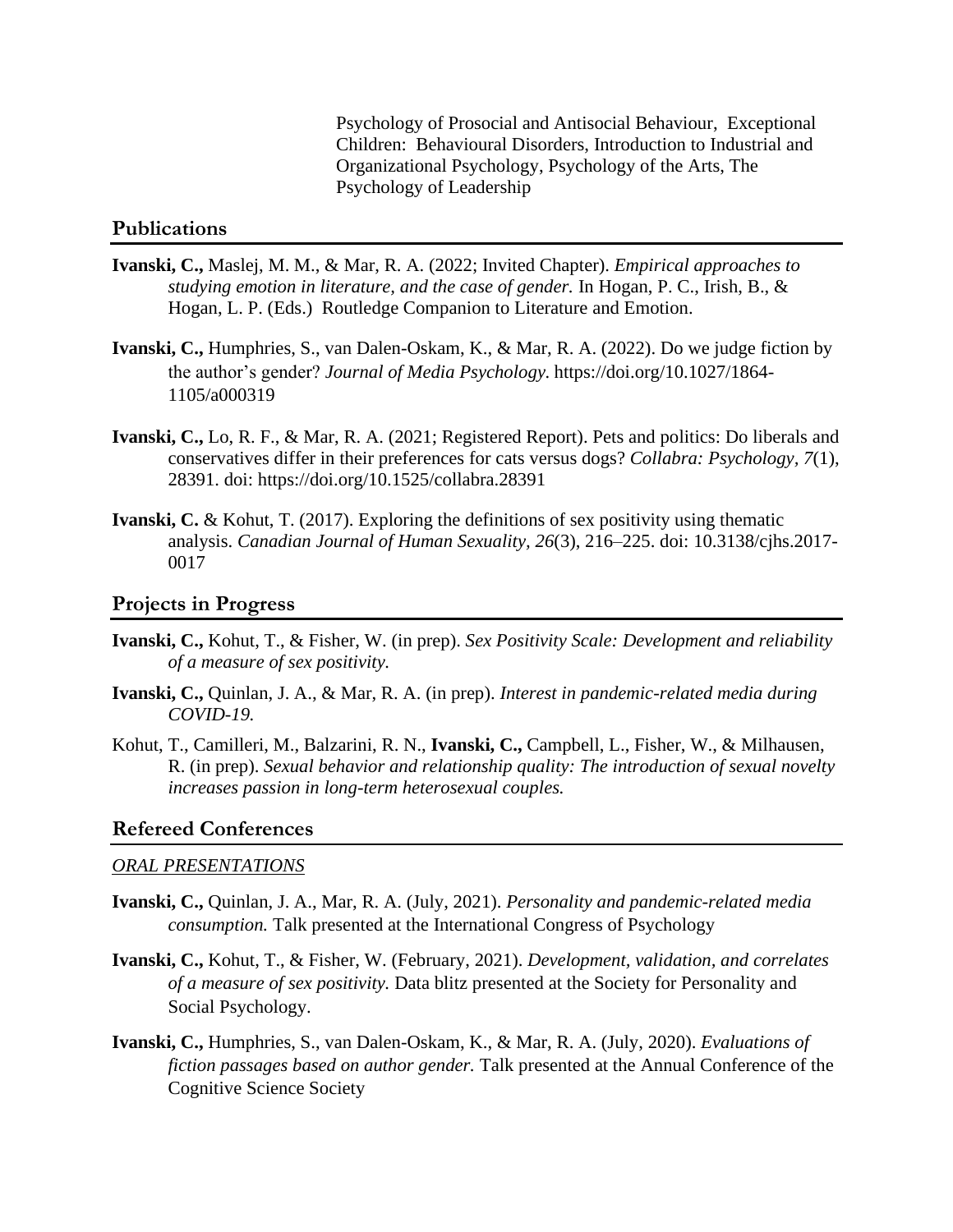- Balzarini, R. N., Kohut, T., Camilleri, M., **Ivanski, C.,** Campbell, L., Fisher, W., & Milhausen, R. (November, 2019). *Technologically mediated sexual novelty: The introduction of novel sexual behaviors increases passion among long-term heterosexual couples.* Talk presented at the Society for the Scientific Study of Sexuality.
- Balzarini, R. N., Kohut, T., Camilleri, M., **Ivanski, C.,** Campbell, L., Fisher, W., & Milhausen, R. (May, 2019). *Reigniting the sexual spark using sexual technology.* Talk presented at the Annecy Tech and Relationship Conference.
- **Ivanski, C.,** Kohut, T., & Fisher, W. (May, 2018). *Development of the Sex Positivity Scale.* Data blitz presented at the Women's Xchange 2018 Spring Event.
- **Ivanski, C.,** Kohut, T., & Fisher, W. (June, 2017). *Sexual Attitudes Scale development.* Talk presented at the Guelph Sexuality Conference.
- **Ivanski, C.** & Kohut, T. (June, 2016). *Exploring the definitions of sex positivity using thematic analysis.* Talk presented at the Guelph Sexuality Conference.

### *POSTER PRESENTATIONS*

- **Ivanski, C.** & Mar, R. A. (February, 2022). *Characterizing Parental Regret.* Poster presented at the Society for Personality and Social Psychology
- **Ivanski, C.**, Lo, R. F., & Mar, R. A. (February, 2021) *Pets and Politics: Do Liberals and Conservatives Differ in Their Preferences for Cats Versus Dogs?* Poster presented at the Society for Personality and Social Psychology.
- **Ivanski, C.** & Mar, R. A. (February, 2020). *Judging a book by its author's gender.* Poster presented at the Society for Personality and Social Psychology.
- **Ivanski, C.** & Greenglass, E. (June, 2018). *Economic stress, proactive coping, and motivation to get on with life.* Poster presented at the International Congress of Applied Psychology.
- **Ivanski, C.** & Kohut, T. (January, 2017). *Exploring the definitions of sex positivity using thematic analysis.* Poster presented at the Society for Personality and Social Psychology.

| <b>Invited Talks</b> |                                                                                                                                                                        |
|----------------------|------------------------------------------------------------------------------------------------------------------------------------------------------------------------|
| February 2022        | Sex Positivity: What we know and why it matters<br>Invited talk given at the Sexual Health Alliance (SHA) weekend<br>seminar                                           |
| April 2021           | <b>This House Regrets the Sex Positivity Movement –</b><br>Opposition<br>Invited speaker for debate at the University Philosophical Society<br>Trinity College, Dublin |
| <b>July 2016</b>     | <b>Sex Positivity</b>                                                                                                                                                  |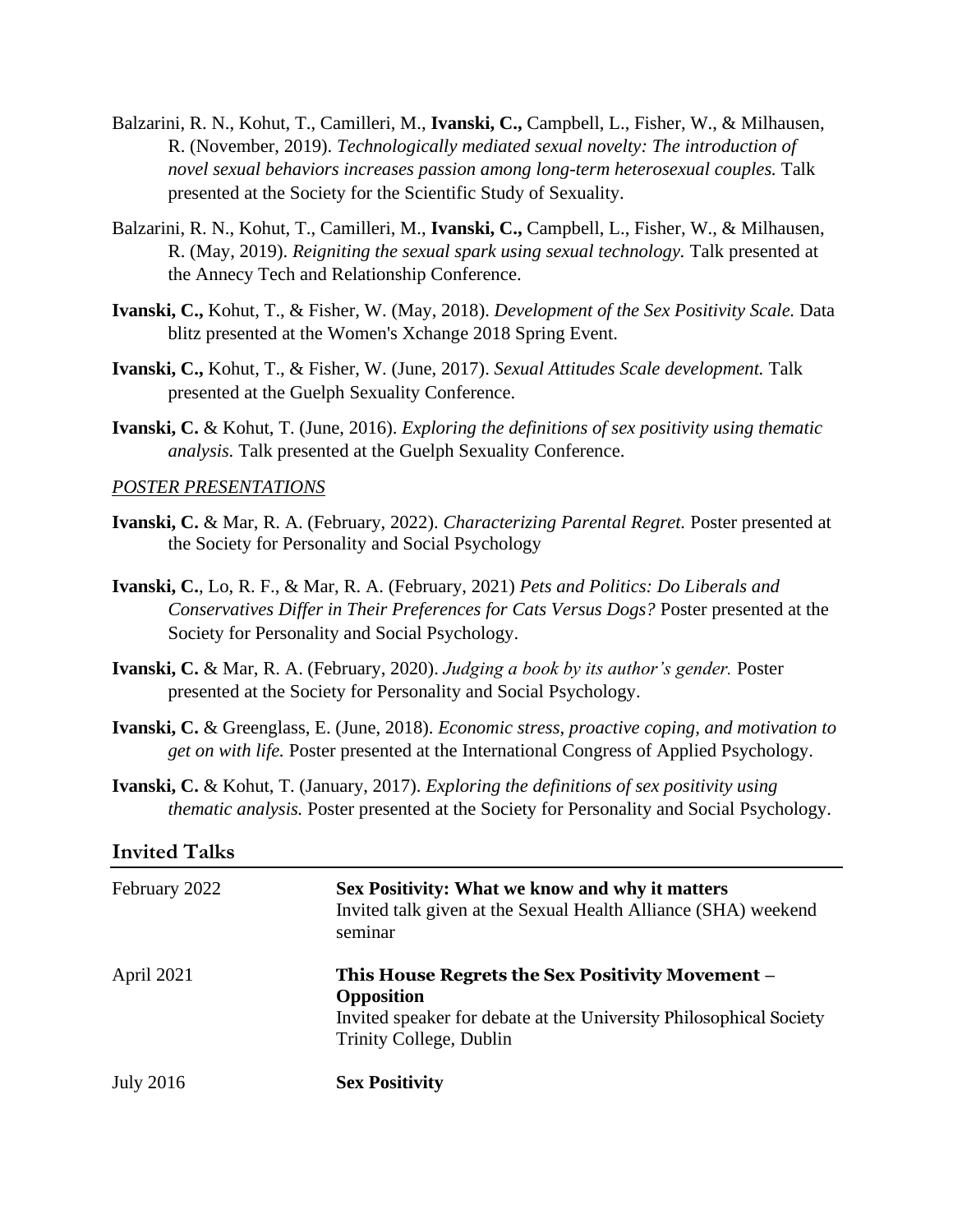| Awards    |                                                                                                       |
|-----------|-------------------------------------------------------------------------------------------------------|
| 2022      | Faculty of Graduate Studies Seed Grant for the Psychology<br>Professional Development Program (\$750) |
| 2021      | Open Access Author Fund (\$975)                                                                       |
| 2021      | Society for Personality and Social Psychology Travel Award<br>$(\$500)$                               |
| 2021      | Meighen Wright Foundation Maternal-Child Health Graduate<br>Scholarship (\$10,000)                    |
| 2020      | Graduate Student Conference Travel Fund (\$795)                                                       |
| 2019-2021 | Mitacs Accelerate Internship (\$20,000)                                                               |
| 2019-2020 | Ontario Graduate Scholarship (\$15,000)                                                               |
| 2019      | CUPE 3930 Master's Bursary (\$1000)                                                                   |
| 2018-2019 | Ontario Graduate Scholarship (\$15,000)                                                               |
| 2017-2018 | SSHRC Canadian Graduate Scholarship (\$17,500)                                                        |
| 2014-2017 | Dean's Honor List, Western University                                                                 |

### Invited talk presented to the Sexual Assault Center of London Ontario

# **Teaching and Mentorship Experience**

| <b>GUEST LECTURES</b> |                                                                                                                                                                              |
|-----------------------|------------------------------------------------------------------------------------------------------------------------------------------------------------------------------|
| March 2022            | <b>Guest Lecture ("Inferential Statistics and Open Science")</b><br>Research Methods in Psychology<br>Mean student rating 6.55/7<br>Alisha Salerno<br><b>York University</b> |
| January 2022          | <b>Guest Lecture ("Sex Positivity")</b><br>The Psychology of Human Sexuality<br>Mean student rating 6.72/7<br>Dr. Rhonda Balzarini<br><b>Texas State University</b>          |
| September 2021        | <b>Guest Lecture ("Sex Positivity")</b><br>The Psychology of Human Sexuality<br>Mean student rating 4.5/5<br>Dr. Rhonda Balzarini<br><b>Texas State University</b>           |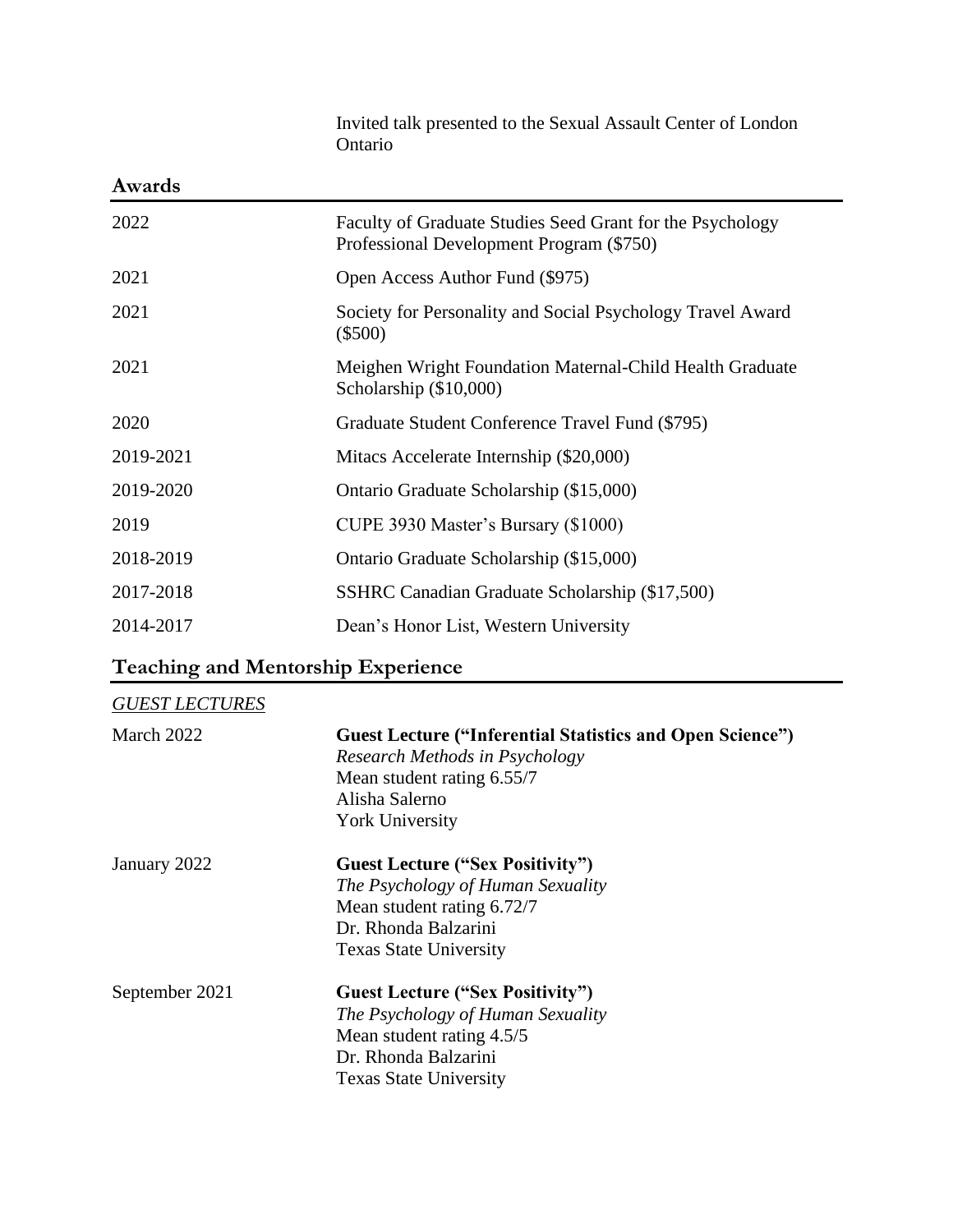| September 2020                 | <b>Guest Lecture ("Open Science Practices")</b><br>Seminar in Social Psychology<br>Mean student rating 6.83/7<br>Dr. Bradley Pan-Weisz<br>California State University, Long Beach |
|--------------------------------|-----------------------------------------------------------------------------------------------------------------------------------------------------------------------------------|
| <b>WORKSHOP LEADER</b>         |                                                                                                                                                                                   |
| March 2022                     | <b>Workshop Leader ("Adopting Open Science Practices in</b><br>Psychology")<br>Quantitative Methods Workshop<br><b>York University</b>                                            |
| January 2022                   | <b>Workshop Leader ("Knowledge Translation")</b><br>Graduate Student Workshop<br><b>York University</b>                                                                           |
| February 2021                  | <b>Workshop Leader ("Bayesian Statistics")</b><br>Graduate Student Workshop<br><b>York University</b>                                                                             |
| October 2020                   | <b>Workshop Leader ("Open Science in Psychology")</b><br>Graduate Student Workshop<br><b>York University</b>                                                                      |
| <b>TEACHING ASSISTANTSHIPS</b> |                                                                                                                                                                                   |
| Summer 2022                    | <b>Writing in Psychology</b><br>Critical Thinking in Psychology<br>Dr. Julie Conder<br><b>York University</b>                                                                     |
| Fall 2021 - Winter 2022        | <b>Teaching Assistant</b><br>Critical Thinking in Psychology<br>Dr. Julie Conder<br><b>York University</b>                                                                        |
| Fall 2020- Winter 2021         | <b>Teaching Assistant</b><br>Critical Thinking in Psychology<br>Mean student rating 6.79/7<br>Dr. Julie Conder<br><b>York University</b>                                          |
| <b>Fall 2020</b>               | <b>Teaching Assistant</b><br>Introduction to Experimental Psychology<br>Dr. Stephanie Marion<br><b>York University</b>                                                            |
| Fall 2019- Winter 2020         | <b>Teaching Assistant</b><br>Critical Thinking in Psychology                                                                                                                      |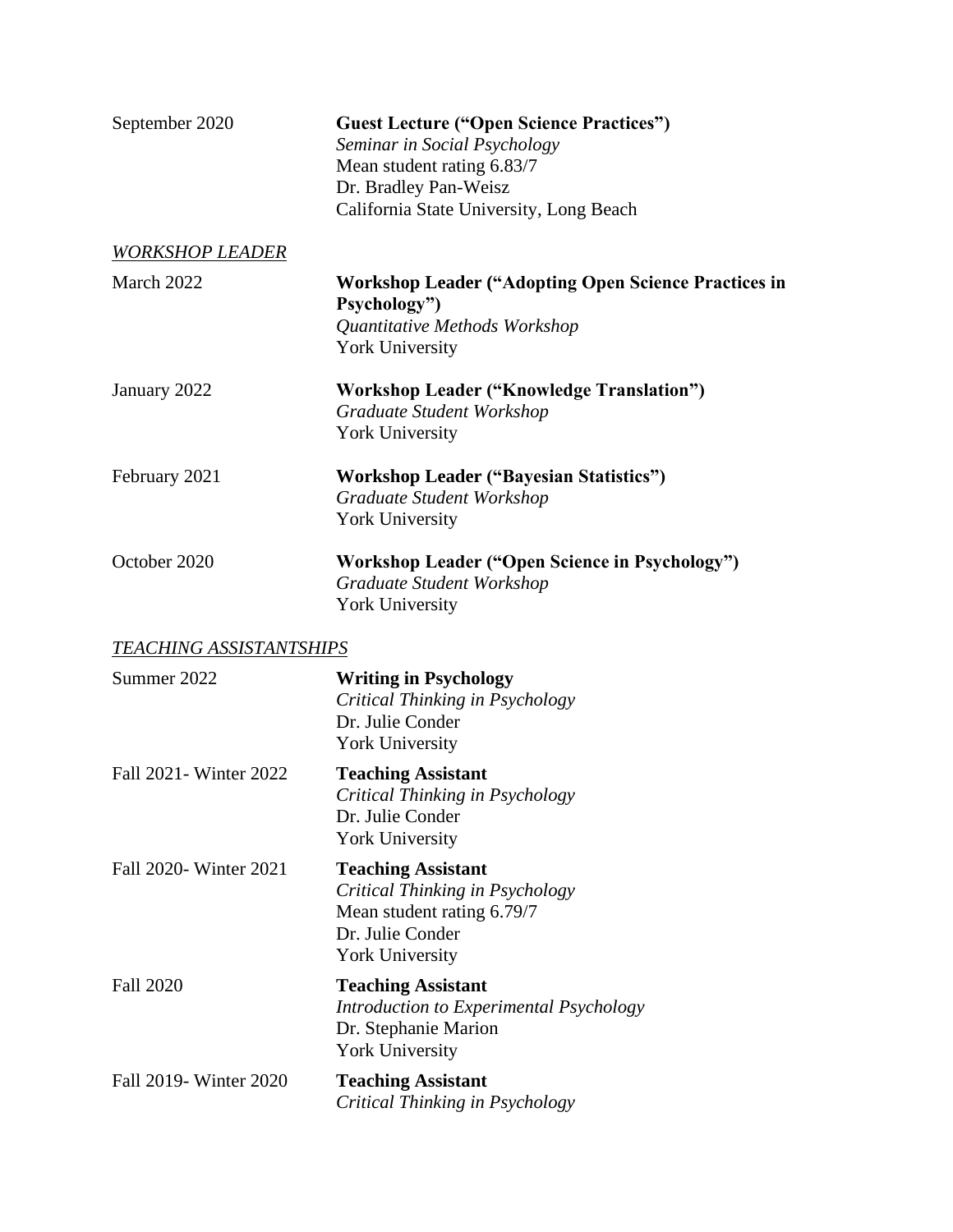|                         | Dr. Julie Conder<br><b>York University</b>                                                                  |
|-------------------------|-------------------------------------------------------------------------------------------------------------|
| Fall 2018 - Winter 2019 | <b>Teaching Assistant</b><br>Introduction to Psychology<br>Dr. Agnieszka Kopinska<br><b>York University</b> |
| Winter 2018             | <b>Teaching Assistant</b><br>Psychology of Women<br>Dr. Laura Ball<br><b>York University</b>                |
| Fall 2017               | <b>Teaching Assistant</b><br>Psychology of Culture<br>Dr. Joni Sasaki<br><b>York University</b>             |

### *HONOURS THESIS AND INDEPENDENT STUDY SUPERVISION*

| Jan 2022- Present    | Nares, E. ( <i>Co-supervisor</i> )<br><b>Texas State University</b><br>Title: Examining the Role of Sex Positivity on People's Attitudes,<br>Beliefs, and Intentions Toward Male Circumcision |
|----------------------|-----------------------------------------------------------------------------------------------------------------------------------------------------------------------------------------------|
| Jan 2022- April 2022 | Jain, P. ( <i>Co-Supervisor</i> )<br>York University<br>Title: TBA                                                                                                                            |

# **Professional Experience**

| June 2019- Present     | <b>Project Manager</b><br>"Virtually" Connected: Relational Self-Expansion in Virtual<br>Reality can Enhance Couples' Satisfaction<br>York University, Toronto Ontario |
|------------------------|------------------------------------------------------------------------------------------------------------------------------------------------------------------------|
| Sept 2015 - April 2017 | <b>Lab Manager</b><br><b>SMaRt Lab</b><br>Western University, London Ontario                                                                                           |
| Sept 2016 - April 2017 | <b>Lab Manager</b><br>Love Lab<br>Western University, London Ontario                                                                                                   |
| <b>Service</b>         |                                                                                                                                                                        |
| October 2021           | <b>Undergraduate Poster Reviewer (SPSP)</b>                                                                                                                            |
| June $2020$ – Present  | <b>Co-Founder of the Psychology Professional Development</b><br>Program (PPDP)                                                                                         |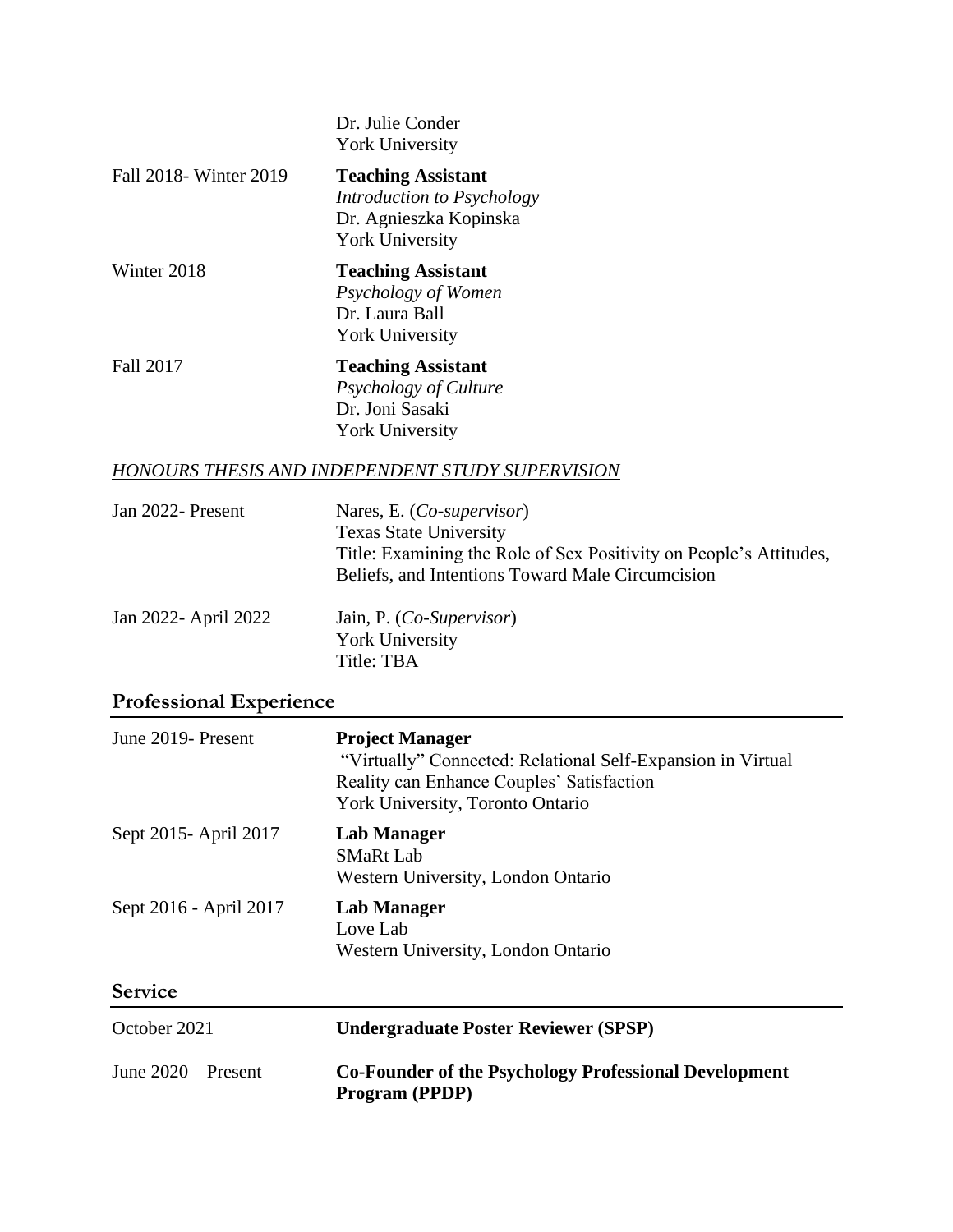|                          | <b>York University</b>                                                                                  |
|--------------------------|---------------------------------------------------------------------------------------------------------|
| June $2020$ – Present    | <b>Social-Personality Psychology Colloquium Series Student</b><br>Coordinator<br><b>York University</b> |
| April 2019               | <b>Undergraduate Poster Day Judge</b><br>York Undergraduate Psychology Program                          |
| March 2019               | <b>Panelist - Applying to Graduate School: An Overview</b><br><b>York University</b>                    |
| September 2018 – Present | <b>Undergraduate Mentor</b><br>Psychology Undergraduate Mentorship Program (PUMP)                       |

### **Ad Hoc Reviewer**

American Journal of Sexuality Education

### **Professional Affiliations**

Society for Personality and Social Psychology (SPSP)

International Congress of Psychology (ICP)

Cognitive Science Society (CSS)

Association for Research in Personality (ARP)

### **Research Experience**

| 2021 - Present         | <b>Graduate Research Assistant</b>                              |
|------------------------|-----------------------------------------------------------------|
|                        | Dr. Rhonda Balzarini                                            |
|                        | The Anam Cara Lab                                               |
|                        | <b>Texas State University</b>                                   |
| 2019-Present           | <b>Graduate Research Assistant</b>                              |
|                        | Dr. Amy Muise                                                   |
|                        | <b>SHARE Lab</b>                                                |
|                        | <b>York University</b>                                          |
| Sept 2017 - April 2018 | <b>Research Practicum</b>                                       |
|                        | (PI: Dr. Esther Greenglass)                                     |
|                        | Economic Stress and Planning for the Future: The Role of Coping |
| July 2016- April 2017  | <b>Research Assistant</b>                                       |
|                        | (PI: Dr. Taylor Kohut)                                          |
|                        | Measuring the Use and/or Non-Use of Adult Media                 |
| July 2016- April 2017  | <b>Research Assistant</b>                                       |
|                        | (PI: Dr. Taylor Kohut)                                          |
|                        | Perceptions of Adult Media using Filtered Images                |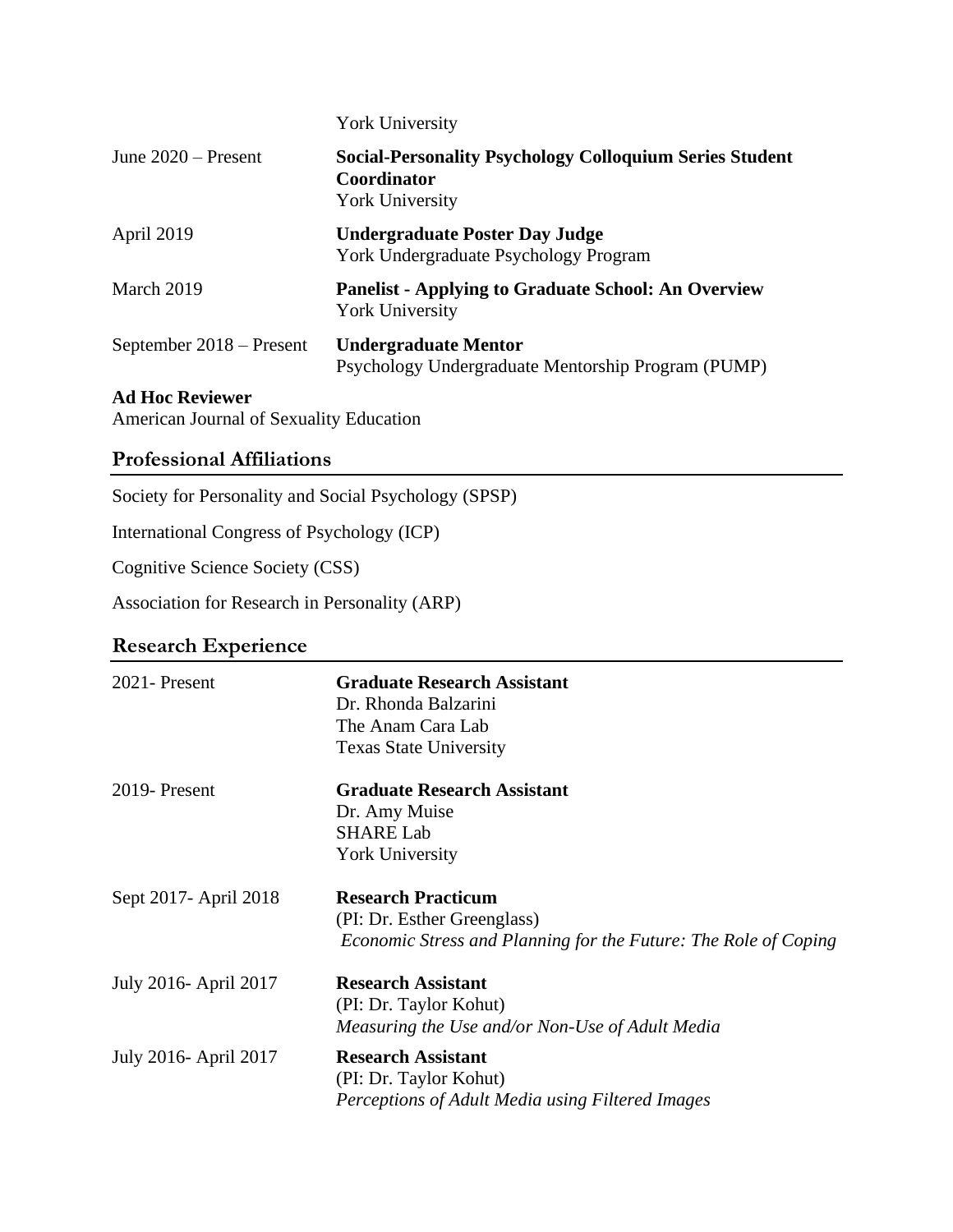| July 2016- April 2017  | <b>Research Assistant</b><br>(PI: Dr. Taylor Kohut)<br>Sexual Attitudes and Impressions of Sexual Media $-$ Study 3       |
|------------------------|---------------------------------------------------------------------------------------------------------------------------|
| Sept 2015 - April 2016 | <b>Independent Study</b><br>(PI: Dr. Taylor Kohut)<br>Exploring the Definitions of Sex Positivity using Thematic Analysis |
| Sept 2015 - Aug 2017   | <b>Research Assistant</b><br>(PI: Dr. Taylor Kohut)<br>Sexual Behaviour and Relationship Study                            |

# **Professional Development**

| 2022        | <b>Bayesian Longitudinal Data Modeling</b><br>Workshop to take place in the summer of 2022                                         |
|-------------|------------------------------------------------------------------------------------------------------------------------------------|
|             | International Society for Data Science and Analytics (ISDSA)                                                                       |
| 2022        | <b>Statistical Power Analysis for Structural Equation Modeling</b><br>Workshop to take place in the summer of 2022                 |
|             | International Society for Data Science and Analytics (ISDSA)                                                                       |
| 2021        | How Stories Affect our Lives: The Psychology of Narrative Impact<br>(SALON)<br><b>Summer Module Course</b><br>Universität Würzburg |
| 2020        | <b>MobilizeYU Knowledge Mobilization Certificate</b><br>Knowledge Mobilization (KMb) unit<br><b>York University</b>                |
| 2020        | <b>Certificate in Personal Wellness &amp; Learning Skills</b><br><b>Faculty of Graduate Studies</b><br><b>York University</b>      |
| 2019        | <b>Senior Teaching Certification</b><br><b>Teaching Commons</b><br><b>York University</b>                                          |
| 2018        | <b>Introduction to R Certificate</b><br><b>Institute for Social Research</b><br><b>York University</b>                             |
| 2017 & 2021 | Tri-Council Policy Statement (TCPS2) "Core"<br>Canadian Institutes of Health Research (CIHR)                                       |